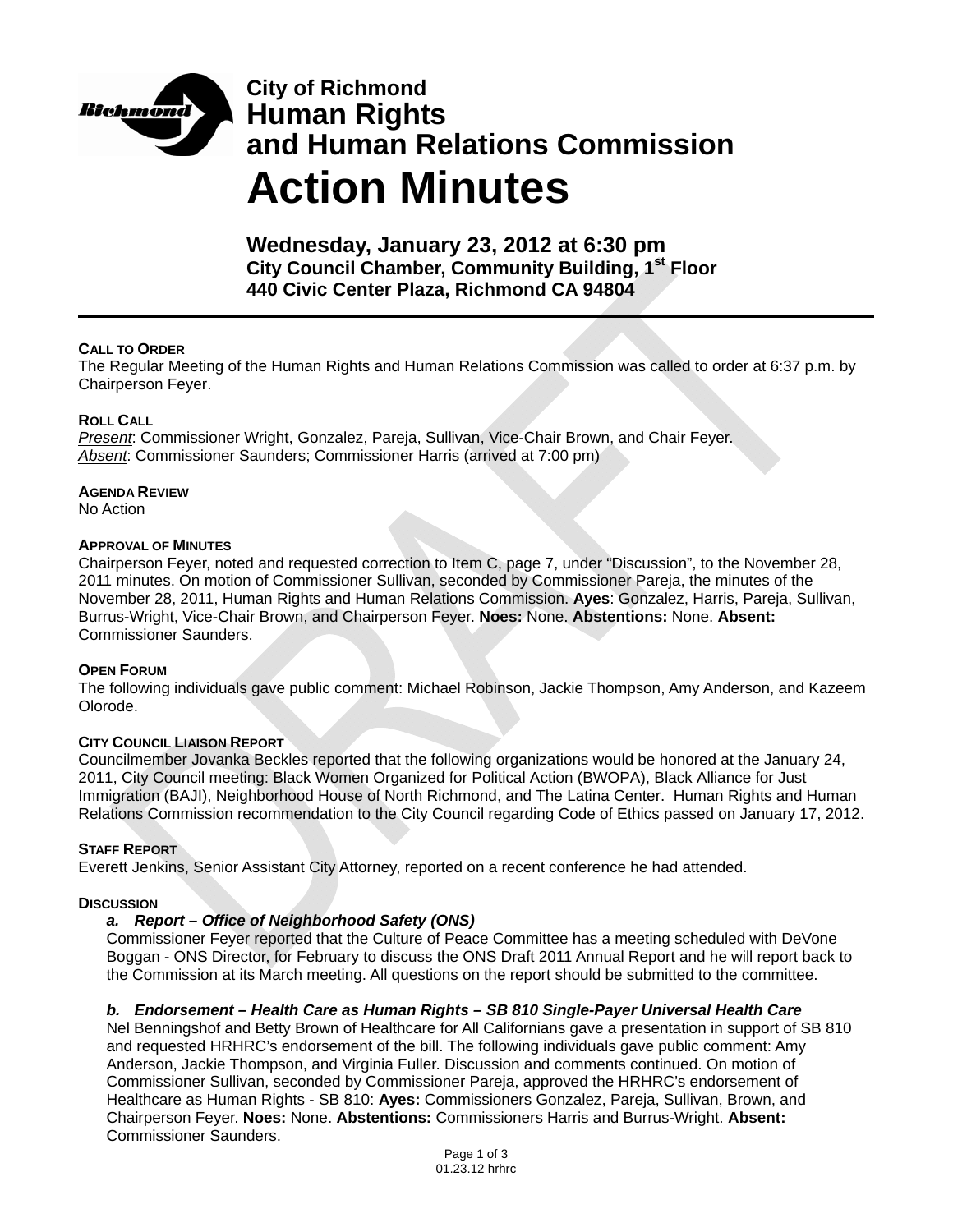## *c. Committee Reports*

- Code of Ethics
	- i. Commissioner Sullivan gave an overview of the presentation by the Commission to the City Council on January 17, 2012, regarding the Code of Ethics. Discussion and comments continued. **Commission Recessed at 7:50 pm and returned at 8:03 pm.** The following individual(s) gave public comment: Jackie Thompson. Commissioner of Sullivan was designated to communicate with Staff regarding arranging the reading of the Code of Ethics at City Council meetings.
- Culture of Peace
	- i. Chairperson Feyer reported that the Human Rights Day scheduled to take place in local area high schools was canceled. Discussion and comments continued.
	- ii. Chairperson Feyer stated she would report on the CEASEFIRE Project under the Chair's Report.
- **Education and Outreach** 
	- i. Commissioner Burrus-Wright reported the following elementary schools would participate in the Artistically Write and Speak Aloud Project: Stege Elementary School, Riverside Elementary School, Olinda Elementary School, and César Chavez Elementary School. Discussion and comments continued. A special meeting of the HRHRC was confirmed for January 30, 2012, to receive student project presentations.
	- ii. Captain Anthony Williams, who had exited meeting earlier, returned to report that the second homicide of the year had just taken place.
- **Employment** 
	- i. No report
- Community Concerns and Emergency Issues
	- i. Commissioner Sullivan reported that follow-up on the rights of patrons at restaurant establishments with drive-thru service had been initiated. The following individual(s) gave public comment: Jackie Thompson.
- **HRHRC Budget** 
	- i. No report. Commissioner Pareja was placed on the Budget Committee.

# **d.** *Community-Police Relations: Building Increased Trust*

Commissioner Sullivan reported that this item was formerly classified on the agenda as, 'Independent Investigations of our Police Department'. An ad hoc committee, which includes Captain Mark Gagan, Fredrick Muhammad, Pastor Washington, and Commissioner Sullivan, will receive feedback from the police department and report back to the commission. The following individual(s) gave public comment: Michael Robinson. Chairperson Feyer was placed on the ad hoc committee.

# *e. Support for National Occupy Day in Support of Prisoners, February 20, 2012 (President's Day)*

Commissioner Sullivan announced and outlined the National Occupy Day event that is scheduled.

## *f. City of Richmond's Boards and Commission Meeting to Establish Better Communication*

Commissioner Sullivan reported on the goals and benefits for establishing better communication between all the City's boards and commissions, and noted an initial meeting had been scheduled for March 7, 2012, from 12 pm to 3 pm. The following individual(s) gave public comment: Jackie Thompson. Discussion and comments continued. On motion of Commissioner Sullivan, seconded by Commissioner Brown, approved the extension of the HRHRC's meeting for 20 minutes. **Ayes:** Commissioners Sullivan, Pareja, Burrus-Wright, Brown, Gonzalez, Harris, and Chairperson Feyer. **Noes:** None. **Abstentions:** None. **Absent:** Commissioner Saunders.